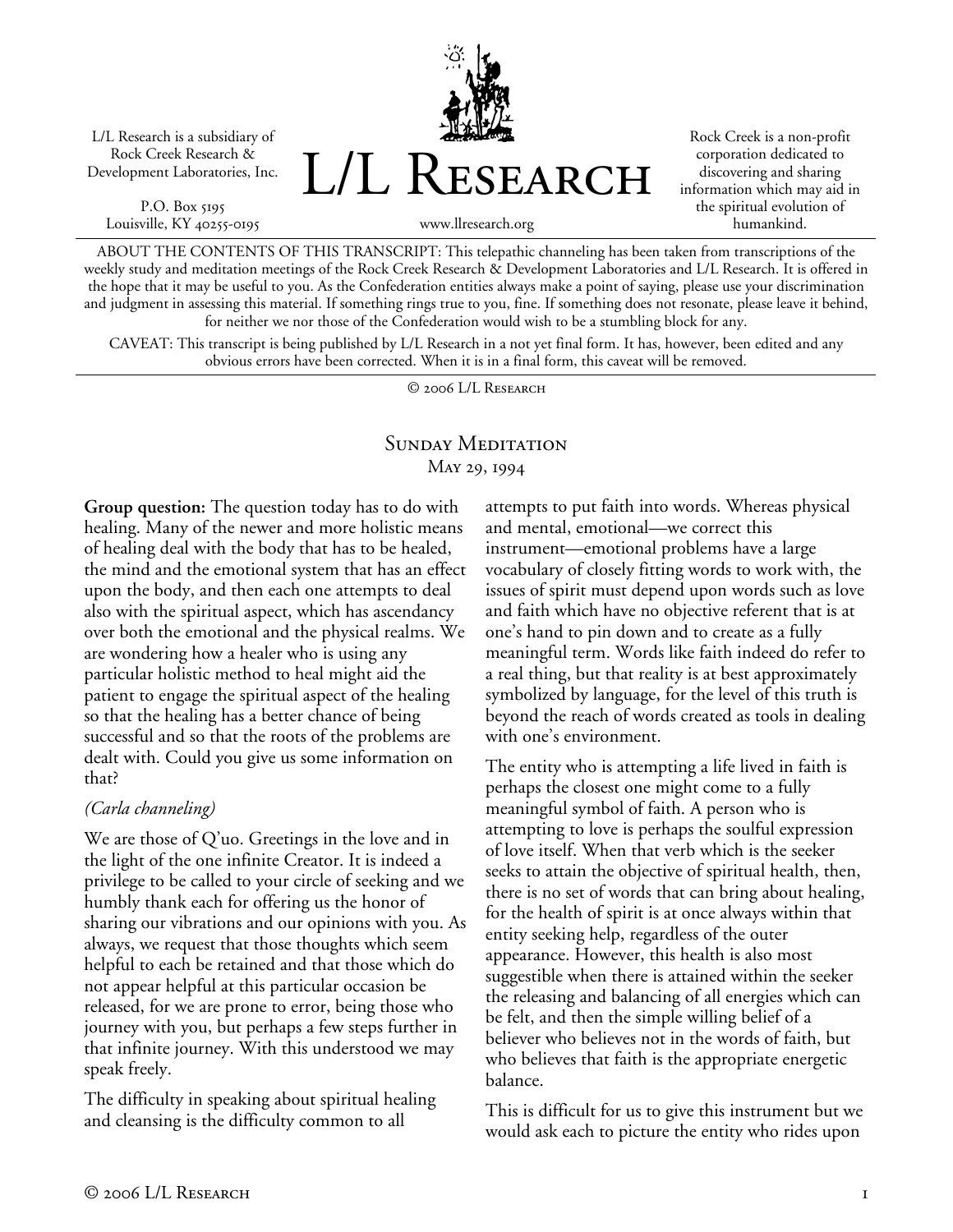the bicycle or the entity who flies the airplane. When the various moments of motion are moving harmoniously, the balance is effortless. To achieve an approximate balance, however, for the newly—we correct this instrument—for the new practitioner is very difficult. The beginner does not know what true balance feels like and has not the ready instinct usually for that point of balance. So it is when a seeker begins to reinvent the life so that the life becomes a life lived in faith.

Structurally speaking, there are two clear portions to working upon spiritual healing or health. The first energy which needs to be worked with by the entity and by a healer who wishes to assist is that portion of the self which could perhaps be seen as muddied or roiled in terms of energetic patterns. The torque of spiritual disease is such that the unhealthy entity that one could say knotted or twisted and then held in that pattern by the energies which wish to untangle that unhealth, but yet each attempt to untangle just (close) the knot tighter.

This darkness, shall we say, is a darkness which is in the midst of the light which is also perceived as darkness. Therefore, there is no vision within which can tell what of the shadow world of spirit is of health and which is that of disease. Therefore, in the combing out of these tangles the dependency must be not upon precise visualization, but rather upon the willingness of that seeker to lay down all judgment of both disease and health, or of both the darkness which is knotted and that great darkness of spirit which is the rightful realm of the healthy and balanced spiritual seeker.

The right ways of working to release these tightly held points of disease are those which heavily move into symbol, both the use of symbols and the general willingness to work with parallel healing modes, with the realization that the cleansing of the mode used is specifically intended and desired to be reflected within the patterns of energy of the individual as spiritual counterparts. So that perhaps an entity seeking to release old mind and old unhealth of spirit might put the self upon some sort of fast or diet, this being specifically stated within and repeated often as one form of cleansing which is reflected into the spirit; as the parallel of the body is cleansed, so the paralleled spirit also becomes more cleansed and less full of substance.

As a healer wishing to aid this process, one may work within one's experience and thought to achieve methods found by one particular healer to be efficacious. These might include, for instance, the aiding of that patient to achieve a more suggestible state, or hypnosis. In this state, then, the healer may take the entity to a point between incarnations where the higher self is [a] voice available to and able to respond to questioner and questions so that the healer might gently request the higher self be asked by the patient if this entity is indeed ready to experience healing. In other words, is that lesson for which this distortion was necessary now learned; if not, may there be some thought upon this. Thusly, that entity's higher self may give impressions and words within the hearing and control of that patient.

Alternately, a healer might choose, when a hypnotic state was achieved, simply to speak in terms of lessening fear by means of extending the range of the viewpoint. This entity recalls the story told her of a patient whose ulcers were life-threatening. In hypnosis this entity was told that the entity sat on the side of a large planet, a ball whirling in space. The scope of time, the reaches of spaces were piped into the inner world of this entity. Those [concerns which] seared and burned within could more and more be seen to be of less import because of the widening of the viewpoint from this moment and this place to an infinite sweep of time and space.

Another entity might wish to use the conscious technique, that is, the patient remaining conscious of the tones sung or the prayers offered. In doing these chantings or singings or sharing energy in some other way, the healer and the patient are together seeking to release the disease by these energetic displacements, not of thoughts but of tones and so forth which have for the healer the ability to carry prayer, the energy of prayer. For what is a prayer? When one wishes to aid the spiritually ill one truly needs to be able to speak of prayer in a way which is flexible, but yet which holds for the healer that ring of authority which indicates experience, which the healer does have. So perhaps it is well to look at prayer.

But this moves into the second portion of the material we hope to share at this working. Before we leave the first there is a bit more to be said. What is this knotting that indicates that the shuttle of spirit is not in good working order? The simplest term is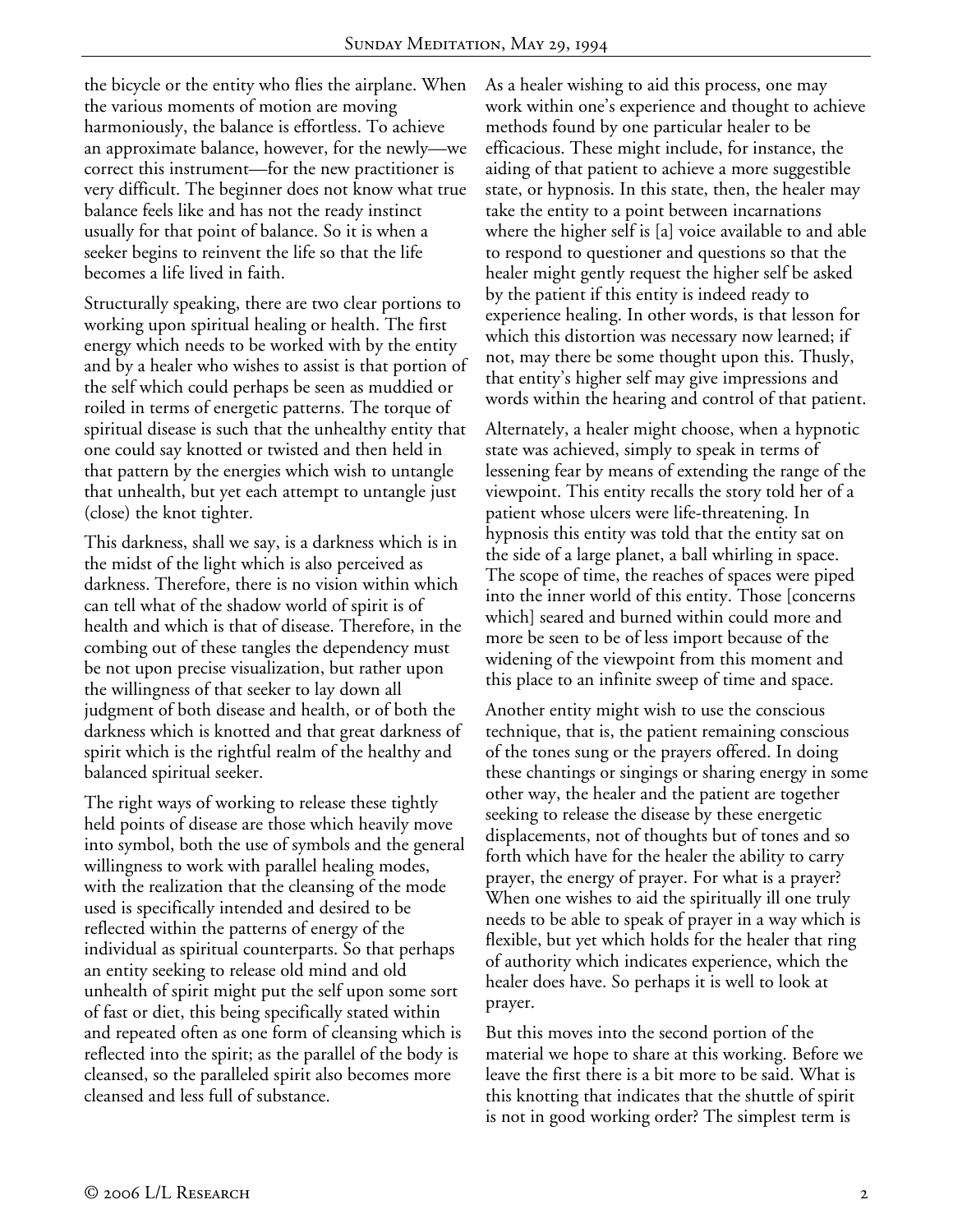fear. The spiritually ill entity has moved into an isolation, a place alone within which the entity is unforgiven and unnurtured. This isolation is crushing and once entered is very difficult to see, much less to work with. So, the energies of the healer pour like a blessing over this wounded spirit, lessening the isolation. However it is an infringement on the free will of the spirit being healed to substitute one's own faith for the faith of the patient, so the healer who wishes to be of benefit must work on itself, offering, too, itself those energies of forgiveness and wholeness. And in this offering to self, opening and sharing this purifies emotion of an at-one-ment with the patient.

Simply to say, "All things are love and love casts out fear," is in almost all cases inadequate. Perhaps one entity might hear and understand in a moment of realization that truly love casts out fear, but to the ailing spirit, such encouragement usually is received as if it simply constituted another pressure which was painful, the feelings of inadequacy and helplessness continuing and perhaps even growing. It is well to be humble and silent before or in the face of the temptation to overstate or speak too much. However, there are an infinite number of ways to create within the self of the healer that dynamic balance to forgiveness and love which may far better speak to the spiritually ill.

This instrument is concerned that it is not picking up all that we are offering, but we ask this instrument to quit being so picky and move on please. We are teasing this instrument.

Once that fear that isolates and anguishes the patient has been addressed, once the way has been to some extent cleared, then the healer moves to the darkness of spiritual hell, still in that place of mystery where faith is born, but now is free because of having addressed and bid farewell to fear. Into this environment may prayer come.

The one known as D has offered the information that although the spiritual illness can now be to some extent determined or found, yet there has not been a corresponding mode of healing with the exception of prayer. Again this is because the spirit, while acting as a shuttle for energies into the physical and mental and emotional bodies, is not in direct contact with energies within the instinctual body and mental frame of individuals upon planet Earth, but rather can be reached roundabout, or so it seems

to those within third density. The praying seems roundabout because one is praying to forces or essences within the world of spirit. And then that energy which lies without the sphere of Earth is persuaded to enter into the tangle to breathe balance into it. However, in actuality prayer is the most direct way of healing, for true healing is the restoration of all energies to their rightful balance.

But how to pray and how to aid patients in praying? Firstly, we would suggest that it be told to patients who are interested in helping themselves in this wise, concerning the physical place where he or she might pray, where in a specific environment shall the prayers be, how long shall they be given, of what shall they consist, thereby aiding the seeker in its growing ability to visualize this as a real and efficacious healing mode. For those among your peoples, for the most part, do not have the daily prayers, do not have the praying without ceasing, and if neither the daily repetition of prayer, or the constancy of prayer are things which the patient is familiar with then the suggestion to pray leaves the patient in a vulnerable position, feeling alone and inadequate. Thusly, the healer aids by making a place in time and space where the outer form might be observed. Thusly can a healer move the patient into that mental and emotional feeling of "I can do this."

It is seemingly merely working with details to get down to basics to decide which chair to use or what time of day to make for prayer time, yet these downto-earth details truly do aid in the formation of faith. Now, prayer could be said to be that tune which, though unheard, is the tune of hope. Prayer can be said to be that inner flower which bears the scent of love. Prayer can be talked about indirectly by speaking of the beauty of a poem or a rose. Prayer is a form of communication whose object is one with its subject. The prayer, in reaching to the infinite Creator, reaches within. The self talking to the greater Self, this is the structure which seen from the outside may be said to constitute the house of prayer. The actuality is that that seemingly far away source of unity which love itself is, lies within, so the journey of prayer is a journey from self to the greater Self within, then circling back to form the unending circle between prayer and prayer, that is between the one who prays and the object of prayer.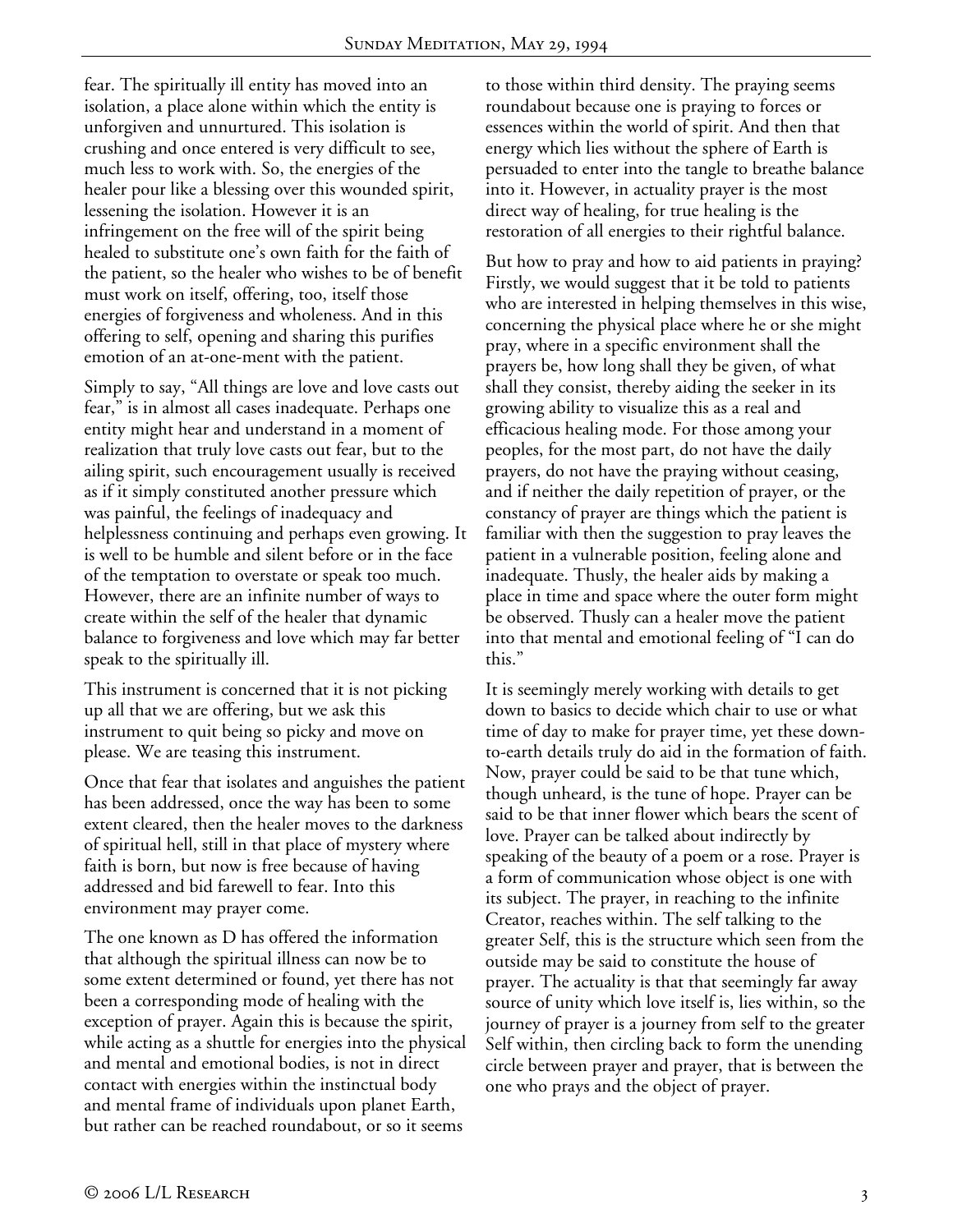It is not that we are saying that people pray to themselves, rather we are saying that …

#### *(Side one of tape ends.)*

# *(Carla channeling)*

… to which people pray lies within, for as the illusions of manifestation are progressively cast aside, that which is uncovered is already holy ground, and that far away Creator of one who fears is in reality that imminent presence which is the internal truth of all, shut away from the heart's awareness by that door which the seeker is always able to open but has not discovered the way to, or the key for it.

Thusly, it is well for the healer to speak some words concerning this practice of the infinite presence of that one great original Thought, that logos which is love and which is the One infinite Creator. In your Holy Bible it is written that the one known as Jesus states, "I am come that you may have life and have it more abundantly." This abundance of life is that which is the healthy spirit. When you have been able to, as healer, to place within the seeker's hands these basic concepts, then the healer's job is done insofar as communication with the seeker. From this point onward the healer may pray and know that presence within and offer this state of prayer to the infinite Creator on behalf of the patient, and the seeker who is the patient may begin to create for itself a life which is transformed. But this transformation shall come not visibly, not plainly, but rather from inside out.

There is much which might be added upon this interesting subject, however, we are aware that we have talked overlong, and at this time we would move on in this session by transferring this contact to the one known as Jim. We thank this instrument and leave it in love and in light. We are those of Q'uo.

# *(Jim channeling)*

I am Q'uo, and am with this instrument. I greet each again in love and in light. At this time we would ask if there are any queries which have arisen in the minds of those present to which we may speak?

**Carla:** When you are talking about prayer, is it just that any prayer will do? I mean if people know certain prayers, for example the prayers of St. Francis of Assisi, or is it more … what you are trying to say

is this energy of knowing that all is one. I mean, I am not really getting what you are saying that prayer really consists in so that you could tell somebody else how to do it. Where am I going wrong here?

I am Q'uo, and am aware of your query, my sister. The quality which the prayer most beneficially offers the one to be healed is the avenue through which to express the heart, and the heartfelt desire to be healed, this, then, expressed in a manner which for this entity allows the most open and clear expression to be healed. For some it may be that prayers which exist in your literature are most helpful. For others it may be that the prayer of the moment is the one which is most helpful. Thus, it is not important whether or not the prayer is structured in such and such a fashion, rather it is important that the prayer provide an avenue for the heart to be expressed.

## Is there a further query, my sister?

**Carla:** Well, and also not just for the seeker, but if the healer wants to pray, is prayer just totally unique for each person, that that person would then feel the clearest contact with love? I mean, is basically what you are saying is whatever the person can do to express that faith in unity … like silence for some people might be the best prayer? I guess I am getting hung up on the word.

I am Q'uo, and we would respond by suggesting that for the healer it may be more efficacious if this entity who regularly seeks to aid in healing constructs a prayer, a ritual which allows it to express those qualities which it feels are important in this process, or it may be that the entity serving as the healer is one who feels that the spontaneous prayer of the moment is efficacious. For the healer it is often helpful to ritualize the prayer since it is often used. But again the needs of the moments and the nature of the healer will determine this.

Is there a further query, my sister?

**Carla:** Not at this time, thanks.

I am Q'uo, and we thank you, my sister. Is there another query?

**Questioner:** You spoke of dealing with the person's fear. Do you mean the fear of letting the disease actually go, because they've had it, or what did you mean by dealing with the fear that the person actually has, because I know it is important.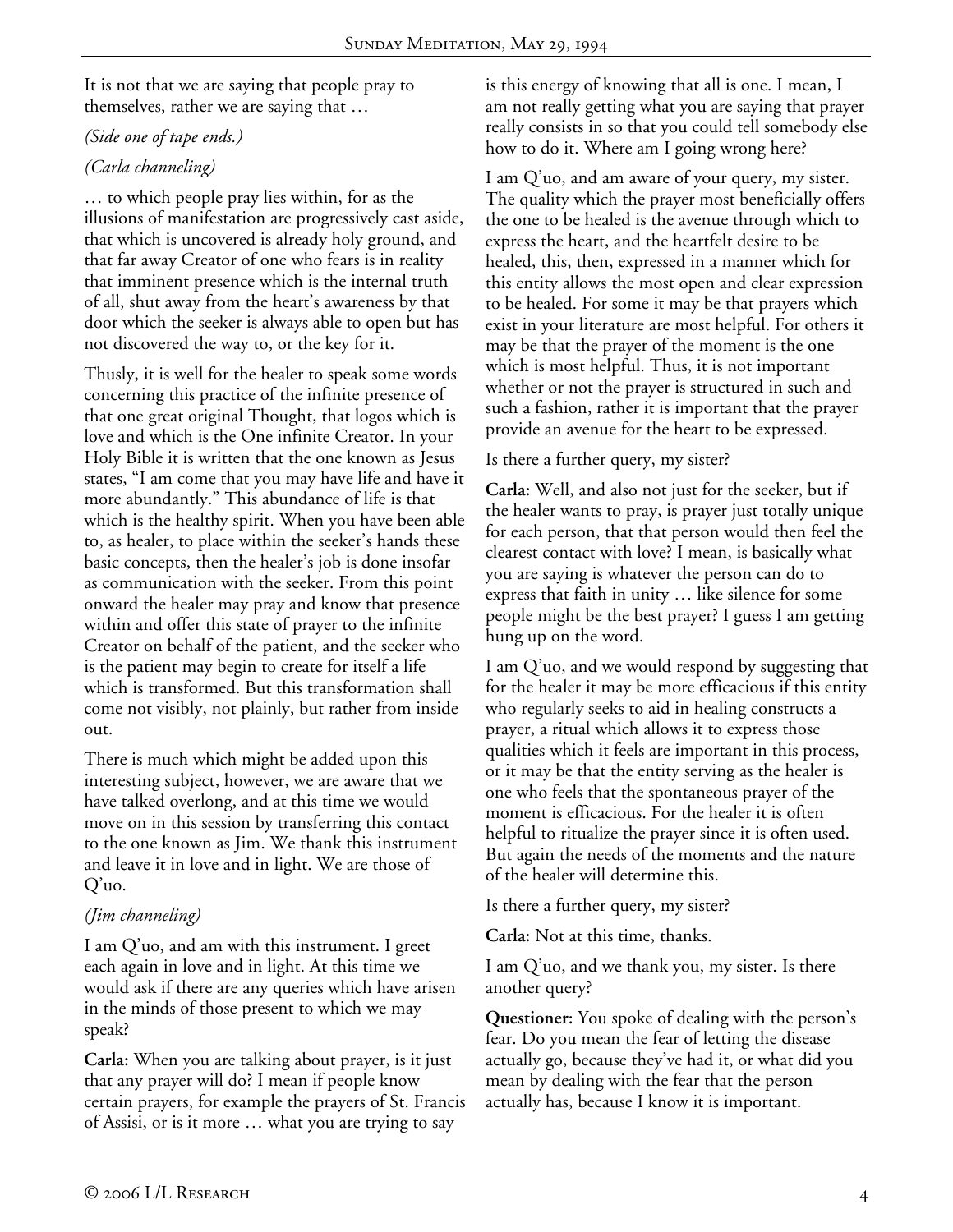I am Q'uo, and am aware of your query, my brother. An entity seeking healing is seeking relief from a pattern of thought and belief which brings it disease of one nature or another. To face the situation that is internal to the entity is often difficult for the entity, for the pattern of thought and behavior that has resulted in the disease is one which has, until the point of healing, remained for the most part hidden and a mystery.

As the desire to be healed grows within the entity and more especially as the entity seeks the healing, the entity actually in the metaphysical turns to face the problem, the structure of thinking, in full light. This is often painful or fearful for the entity seeking healing, for the experiences which have been a portion of the entity's formation of the diseased patterns of thought are often traumatic and to face this once again in light is for many a fearsome proposition.

The healer may aid the one seeking healing in the facing of the fear by reminding each who seeks healing that the healing is a natural process for a disease which is also a portion of a natural process of growth, that the entity is not alone, that many have gone before it and have been healed of that which ails it, that far many more walk with it unseen to aid the healing. In these ways and many others may the healer aid the one facing the fear and seeking the healing.

Is there a further query, my brother?

**Questioner:** Not at this time.

**Carla:** Is it possible that the reason that we are getting a lot of spiritual disease is because a lot of people are here from other vibrations, other densities, wanderers coming to help planet Earth, and they just bring spiritual difficulty into this illusion as they get born because their vibrations are just fighting with our vibrations? Is that part of it? Are people being born with spiritual disease all ready to kick in because of that vibratory mismatch?

I am Q'uo, and we believe we grasp your query. Please query further if we have not. The spiritual unease of which you speak is often the result of precisely the situation which you have described, that of entities who have journeyed to this sphere for the purpose of aiding its birth, shall we say, into a new level of vibration. The blending of vibrations that are more harmonious with the vibrations of

your planetary sphere as it suffers some difficulty in the birthing often causes a jangling to the spiritual complex which is likened to the feeling a traveler has in a distant land of not being a portion of that population. The healing that is of the body and the mental and the emotional complexes is for many entities more a product of the utilization of this density's vibrations for the working out of an incarnational pattern which had its roots in many lifetimes previous.

Thus, the healing of such entities is that which often is accomplished by means which are similar to that which is offered to the one seeking spiritual healing as well, for all healing must have the foundation set in the etheric or form-making body which is that more closely aligned with the spiritual complex of any entity.

Is there a further query, my sister?

**Carla:** So what you are saying is that you are in prayer, you are reaching and saying let this higher truth eliminate my condition, basically.

I am Q'uo, and am aware of your query, my sister. You are basically correct in your assumption. The prayer serves as a means whereby the earthbound portion of the entity's personality addresses that portion which may be called the higher self, the form-maker, the etheric body, which then will respond to the heartfelt prayer by opening the waters of the spirit that they may wash the entity clean in one area or another according to the purity of the desire to be healed and the efficaciousness of the ability of the one serving as healer to aid in the opening of this pathway.

Is there a further query, my sister?

**Carla:** Just one, and that is I really feel that a lot of people are very sincere about asking for healings, spiritual healing, and they don't receive what they consider to be spiritual healings. So there seems to be something really desiring something, but does not always fire right, does not always come out right … What is there? What is the difference between one who thinks that he desires that just totally, desperately wants to healed, yet is just knotting it up, and the person that truly does desire and doesn't knot it up but is releasing the knot. It is really critical.

I am Q'uo, and we believe we grasp your query, my sister. There are many explanations for why entities